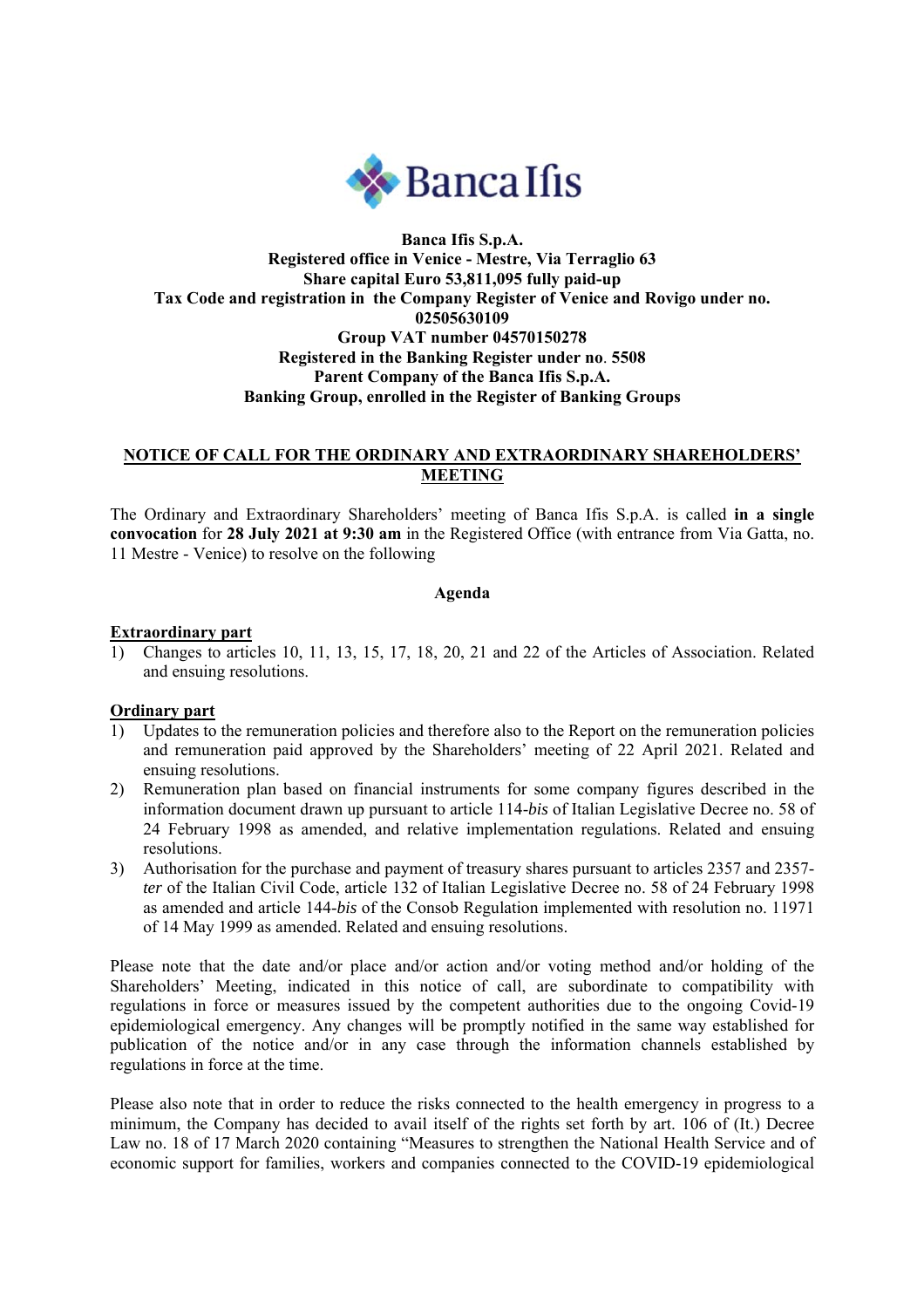emergency" (converted with amendments by Law no. 27/2020), as last amended by art. 3 of (It.) Decree Law no. 183 of 31 March 2020 (converted with amendments by Law no. 21 of 26 February 2021 (the "**Decree**"), to foresee that shareholders only take part in the Shareholders Meeting through the designated representative pursuant to article 135-undecies of (It.) Legislative Decree no. 58/1998 (as subsequently amended, the "**TUF**" (consolidated law on finance)), who may also be assigned proxies or sub-proxies pursuant to article 135-novies of the TUF, with shareholders being refused access to meeting premises, and that the Shareholders' Meeting take place, for those entitled, also (or solely) using remote connection methods that enable identification, by means communicated singly to them, in accordance with provisions in force and applicable, without the Chairman and the Secretary/Notary having to be present in the same place.

#### **Share capital and voting rights**

The share capital amounts to Euro 53,811,095,00, divided into 53,811,095 ordinary shares with a par value of 1,00 euro each.

The shares are indivisible. Each one attributes the right to one vote except for treasury shares in portfolio at the Shareholders' Meeting date.

At the publication date of this notice the Company holds 339,139 treasury shares (equal to 0.630% of share capital), for which voting rights are suspended pursuant to art. 2357-*ter*, paragraph 2 of the (It.) Civil Code. At this notice date, the rights to vote exercisable in the Shareholders' Meeting are, therefore, 53,471,956. Treasury shares are however computed in capital in order to calculate the shares required for Shareholder Meeting constitution and resolutions.

The website www.bancaifis.it (Section "Corporate Governance/Shareholders' Meetings") provides details on the share capital amount and its composition.

#### **Legitimacy to take part and to vote**

Legitimacy to take part in the Shareholders' Meeting and to exercise voting rights – solely through the designated representative - is certified by the specific communication, to be requested from its depositary intermediary by each eligible party, made to the Company by a qualified intermediary, for the party with the right to vote, based on the relative evidence at the end of the accounting day of 19 July 2021, seventh open market day prior to the record date.

Those holding shares after that date, based on registration in accounts, will not have the right to take part and vote in the Meeting. The communication made by the qualified intermediary must be received by Corporate Affairs in the registered office of Banca Ifis, by the end of the third open market day prior to the day fixed for the Shareholders' Meeting (that is by 23 July 2021). However without prejudice to legitimacy to take part and vote – to be exercised solely by the designated representative – if the communication is received by the Company after that term, as long as this is before the start of the single call meeting works.

### **Taking part in the Shareholders' Meeting by vote delegated to the Designated Representative**

As permitted by art. 106 of the Decree, participation in the Meeting and the exercising of voting rights by those with a right to vote is only permitted through Società per Amministrazioni Fiduciarie "SPAFID" S.p.A. – with registered office in Milan ("**Spafid**") – shareholders' representative designated by the Company, pursuant to art. 135-undecies of the TUF (the "**Designated Representative**").

The Designated Representative can be assigned proxies pursuant to art. 135-undecies of the TUF, at no expense for the delegating party (except for any delivery charges), with voting instructions on all or some of the proposals on the agenda.

That proxy must be granted by signing the specific proxy form available, with instructions on how to fill it in and transmit it, on the Company website (www.bancaifis.it), section "Corporate Governance / Shareholders' Meeting" (Shareholders' Meeting - Banca Ifis).

The proxy must be received, with a copy of a valid identity document or, if the Delegating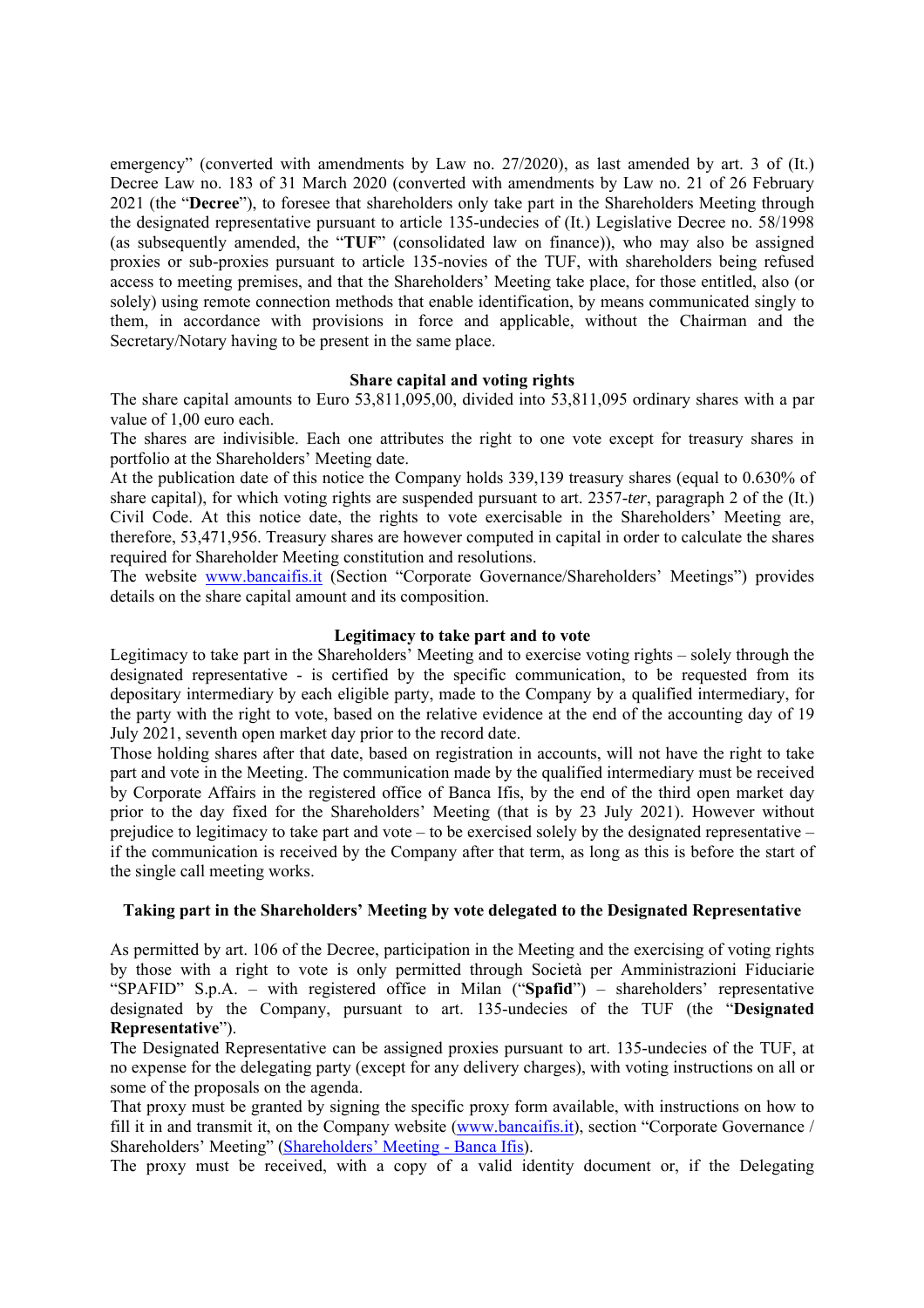Shareholder is a legal person, of the legal representative pro tempore or another subject assigned suitable powers, together with documents proving the position and powers, by the aforementioned Designated Representative, by the end of the second open market day prior to the Shareholders' Meeting date (that is by 23:59 on 26 July 2021), by the following alternative methods: (i) transmission of copy reproduced electronically (PDF) to the certified e-mail address assemblee@pec.spafid.it (subject "Proxy for Banca Ifis 2021 Shareholders' Meeting") from the person's own certified e-mail address (or, if the party does not have one, from its ordinary e-mail address; in that case the proxy with voting instructions must be signed with certified or digital electronic signature); (ii) transmission of the original by courier or registered letter with return receipt to Spafid S.p.A., Foro Buonaparte no. 10, 20121 Milan (Ref. "Proxy for Banca Ifis 2021 Shareholders' Meeting") sending a copy reproduced electronically (PDF) in advance by ordinary e-mail to the address assemblee@pec.spafid.it (subject "Proxy for Banca Ifis 2021 Shareholders' Meeting").

The proxy and related voting instructions may be revoked by the end of the second open market day prior to the date fixed for the Shareholders' Meeting (that is by 26 July 2021) by methods indicated above for attribution.

The proxy is not valid for proposals for which no voting instructions were given.

Moreover, the Company specifies that pursuant to the aforementioned Decree, the abovementioned Designated Representative can also be granted proxies or sub-proxies pursuant to article 135-novies of the TUF, in derogation to art. 135-undecies, paragraph 4, of the TUF.

Those who do not intend to use the intervention method established by art. 135-undecies of the TUF may, alternatively, take part and exercise voting rights by granting the same Designated Representative proxy or sub-proxy pursuant to art. 135-novies of the TUF, containing voting instructions on all or some or the proposals on the agenda, by using the proxy/sub-proxy form available on the Company website (www.bancaifis.it), section "Corporate Governance / Shareholders' Meeting" (Shareholders' Meeting - Banca Ifis).

The methods specified above and provided on the proxy form must be followed to transmit the proxies/sub-proxies, even electronically. The proxy must be received by 18:00 on the day before the Shareholders' Meeting in single call (that is 27 July 2021). By that term (i.e. 27 July 2021) the proxy and voting instructions can always be revoked in the same ways used to grant them.

For any clarifications needed on granting the proxy to the Designated Representative (in particular on filling in the proxy form and the voting instructions and transmission) Società per Amministrazioni Fiduciarie "SPAFID" S.p.A. can be contacted by e-mail at the address confidential@spafid.it or at the following phone numbers (+39) 0280687319 and (+39) 0280687335 (on office days, from 9:00 to 17:00).

#### **Right to ask questions**

Pursuant to art. 127-*ter* of the TUF those with a right to vote may ask questions on items on the agenda before the Meeting. The questions must be received by the Corporate Affairs of Banca Ifis, in the registered office, in office hours (9:00-13:30 / 14:30-17:00) by 19 July 2021 included, seventh open market day prior to the date fixed for the Shareholders' Meeting. They can be transmitted, together with the communication from a qualified intermediary, to the certified e-mail address segreteria@bancaifis.legalmail.it, it can also receive ordinary e-mail. In order to facilitate organising answers,the questions must contain the page number of the explanatory report drafted by the Board of Directors pursuant to art. 125-ter of the TUF or other document made available for the Meeting. Questions received by the aforementioned term and strictly pertinent to items on the agenda will be the only ones considered. Questions presented formally and received before the Meeting will be answered within at latest three open market days before the Meeting, through publication on the Company website www.bancaifis.it, section "Corporate Governance / Shareholders' Meeting" (Shareholders' Meeting - Banca Ifis). No answer will be due if the information requested has already been made available by the Company on the Company website, section "Corporate Governance / Shareholders' Meeting" (Shareholders' Meeting - Banca Ifis) or the answer has already been published. Questions on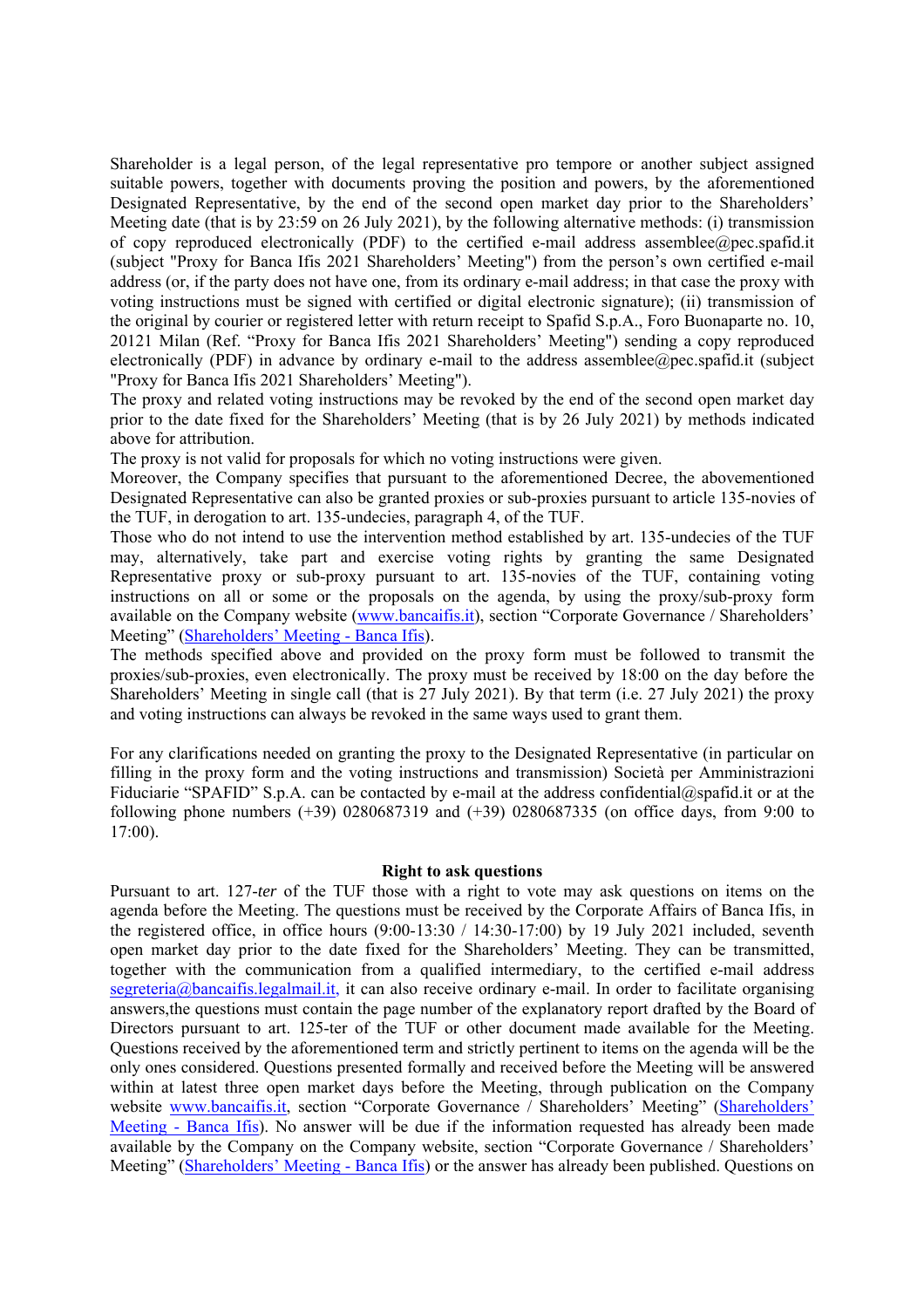the same subject could receive just one joint answer. Questions that do not concern the agenda will not be answered.

### **Integration to the agenda and presentation of new resolution proposals**

Pursuant to art. 126-*bis* of the TUF, shareholders who, even jointly, represent at least one fortieth of share capital may ask for an addition to the list of subjects to be discussed, within ten days from publication of this notice of call, indicating the additional topics they are suggesting in the question, or may submit resolution proposals on items already on the agenda.

The question, together with the communication certifying share ownership and a copy of an identity card (for natural persons) or documents certifying powers (for legal persons), must be submitted in writing and delivered to Corporate Affairs in the Bank's registered office during office hours (9:00- 13:30 / 14:30-17:00), or be sent by certified electronic mail to the address segreteria@bancaifis.legalmail.it, together with the report indicated below and the certifications, issued by a qualified intermediary, certifying ownership of at least 2.5% of capital and indicating the corporate right exercisable.

The agenda cannot be integrated for subjects on which the Shareholders' Meeting resolves, pursuant to law, on an administrative body proposal or based on a project or a report prepared by the latter, different to the one pursuant to art. 125-*ter*, paragraph 1, of the TUF.

Any additions to the agenda or the presentation of further resolution proposals on subjects already on the agenda will be communicated, in the same ways established by law for the notice of call, at least 15 days before the Shareholders' Meeting date (that is by 13 July 2021).

Shareholders requesting an addition to the list of subjects to be discussed or who present resolution proposals on subjects already on the agenda must prepare a report stating the reason for the resolution proposal on the new subjects they suggest be discussed or the reason for the further resolution proposals. That report must be sent to the administrative body by the last term for submitting the relative request, as indicated above. The report will be made available to the public, accompanied by any administrative body considerations, at the same time as the notification of an addition to the agenda or of the presentation of further resolutions proposals as established by law.

Seeing that participation in the Shareholders' Meeting may only take place through the Designated Representative, for the sole purpose of this Meeting and considering the circumstances and extraordinary measures, those with the right to vote may submit proposals to resolve on items on the agenda individually – pursuant to article 126-bis, paragraph 1, second to last point, of the TUF – suitably in advance, in any case, by 13 July 2021. The aforementioned proposals, formulated clearly and in full, must be delivered to the Company by the aforementioned term in the aforementioned ways. Those proposals must indicate the Meeting agenda item they are referred to, the text of the resolution proposed and the personal details of the requesting party, as well as information relating to ownership of the shares and the related voting rights. To allow all shareholders to know the individual proposals to be submitted during the Meeting and give their voting instructions on them to the Designated Representative, by 14 July 2021 the Company will publish the aforementioned proposals on its website www.bancaifis.it, section "Corporate Governance / Shareholders' Meeting" (Shareholders' Meeting - Banca Ifis); reserving the right to check – for publication purposes – pertinence with items on the agenda, the completeness, compliance with laws applicable, and the legitimacy of the proposing parties.

### **Vote by correspondence or electronic means**

There will be no voting by correspondence or by electronic means.

**Documentation**